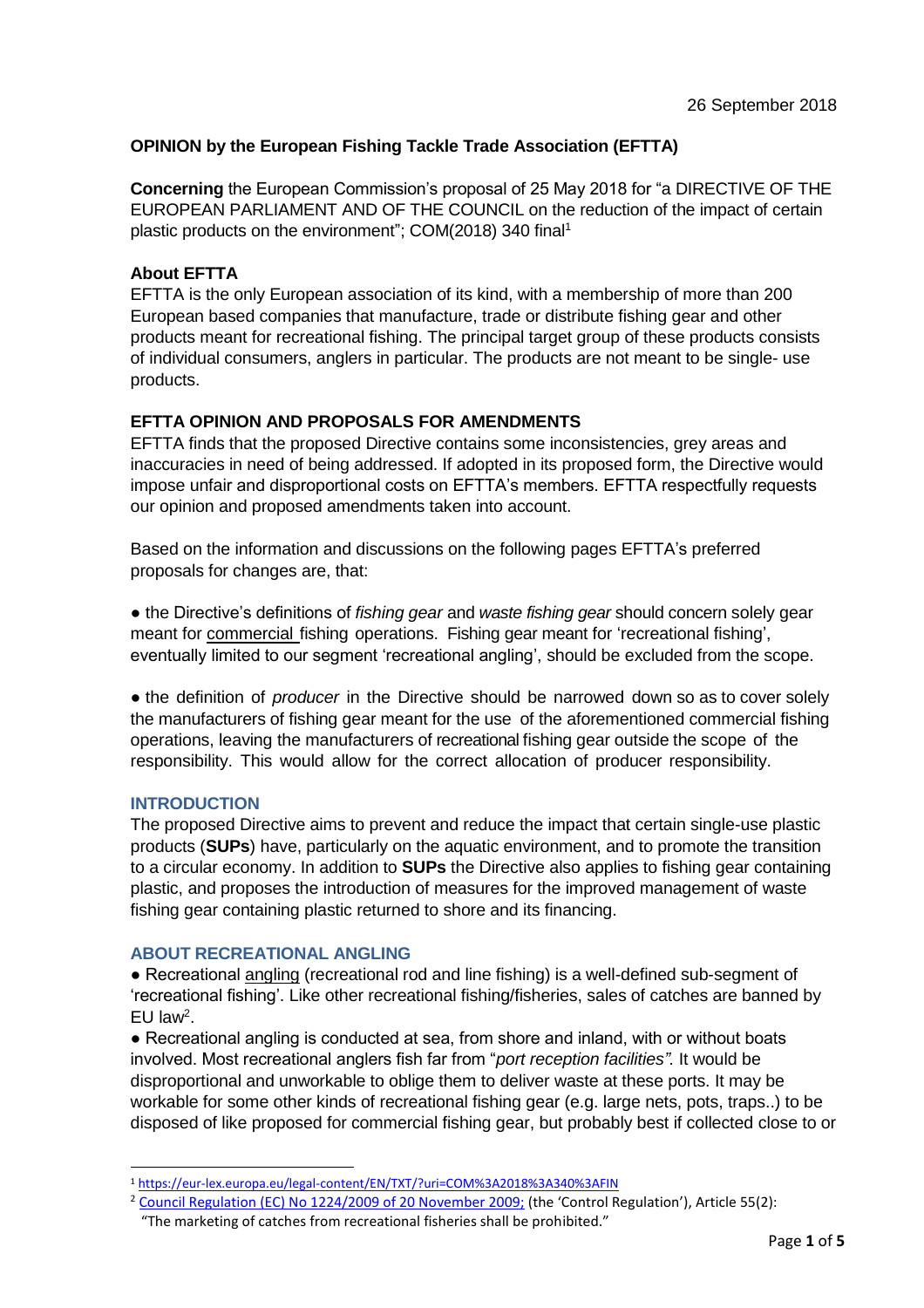at the place where the gear was bought in the first place.

• Recreational fishers aim to minimise the loss and destruction of the gear that is often valuable to them. They have a clear financial interest in this, which is also influenced by the fact that there are no special insurance policies available for the gear of recreational fishers, while commercial fishing operators (and fish farmers) may avail of such insurances.

- Recreational fishers are able to recycle their recreational fishing gear in full within the waste management meant for consumers.
- In 'the old days' it was considered 'good practice' that sea anglers cut used line into small pieces before being disposed of at sea. Not so anymore:
- Volunteer line collection and recycling programs are common in the US, Florida in
- particular<sup>3</sup>, Australia<sup>4</sup> and increasingly seen and promoted in Europe<sup>5</sup>.

● Angling organisations arrange beach and river brink cleaning events, and promote litter collection<sup>6</sup>.

● Anglers are very aware of the SUP problem. A Facebook group "Anglers Against Single-Use Plastic In The Tackle Trade"<sup>7</sup> was launched 30 June and now has more than 4,000 members and very lively.

#### **THE DIRECTIVE'S SCOPE vs DEFINITIONS**

Unfortunately, the proposed Directive makes no explicit distinction between commercial and recreational fishing gear waste. However, in context the Directive can be understood to focus only on commercial fishing gear waste. Consequently, the Directive concerns only – or should only concern - parties that manufacture and import commercial fishing gear, not recreational fishing gear. Otherwise, the recreational fishing gear producers (including EFTTA members) may be held accountable for the waste of commercial fishing gear products they do not manufacture or import, and thus would be, unfairly, obliged to contribute to *"cover the costs of the collection of waste fishing gear containing plastic that has been delivered to adequate port reception facilities"* (Article 8), as well as being obliged to contribute to the costs of awarenessraising measures (Article 10), which may not concern recreational fishing.

## **1) - The scope (Article 2)**

*"This Directive shall apply to the single-use plastic products listed in the Annex and to fishing gear containing plastic."*

#### **Critics of the scope**

The purpose of fishing gear that includes plastic – whether meant for recreational or commercial fishing – is not to serve as a single-use product; rather, they have been made to last. The nature of the other fractions of waste included in the proposed Directive is largely single-use. We find it inappropriate.to include Single Use Plastic (SUP) products and non-SUP products like fishing gear in one and the same Directive. It doesn't fit well the Commission's "better regulation agenda." <sup>8</sup> The issues surrounding waste fishing gear are very diverse and distinctly different from those of SUPs, and ought to be dealt with through a legal act aimed at fishing gear alone. We also find it strange that aquaculture is mentioned in a definition of 'fishing gear'. And we wonder why aquaculture is not mentioned in the scope (Article 2)? These and other peculiarities suggest that it might be more appropriate to deal also with aquaculture in another legal act than this one.

#### **Proposals for amendments to the scope**

 $\overline{a}$ <sup>3</sup> [http://mrrp.myfwc.com](http://mrrp.myfwc.com/)

<sup>4</sup> [https://marine158.wordpress.com/2016/04/09/seal-the-loop](https://marine158.wordpress.com/2016/04/09/seal-the-loop/)

<sup>5</sup> [http://news.bbc.co.uk/local/dorset/hi/people\\_and\\_places/nature/newsid\\_8549000/8549582.stm](http://news.bbc.co.uk/local/dorset/hi/people_and_places/nature/newsid_8549000/8549582.stm)  [www.anglers-nlrs.co.uk/about](http://www.anglers-nlrs.co.uk/about)

<sup>6</sup> [www.anglingtrust.net/page.asp?section=1773&sectionTitle=Take+5](http://www.anglingtrust.net/page.asp?section=1773§ionTitle=Take+5)

<sup>7</sup> [www.facebook.com/groups/2131719777066270](http://www.facebook.com/groups/2131719777066270)

<sup>8</sup> [https://ec.europa.eu/info/law/law-making-process/planning-and-proposing-law/better-regulation-why-and-how\\_en](https://ec.europa.eu/info/law/law-making-process/planning-and-proposing-law/better-regulation-why-and-how_en)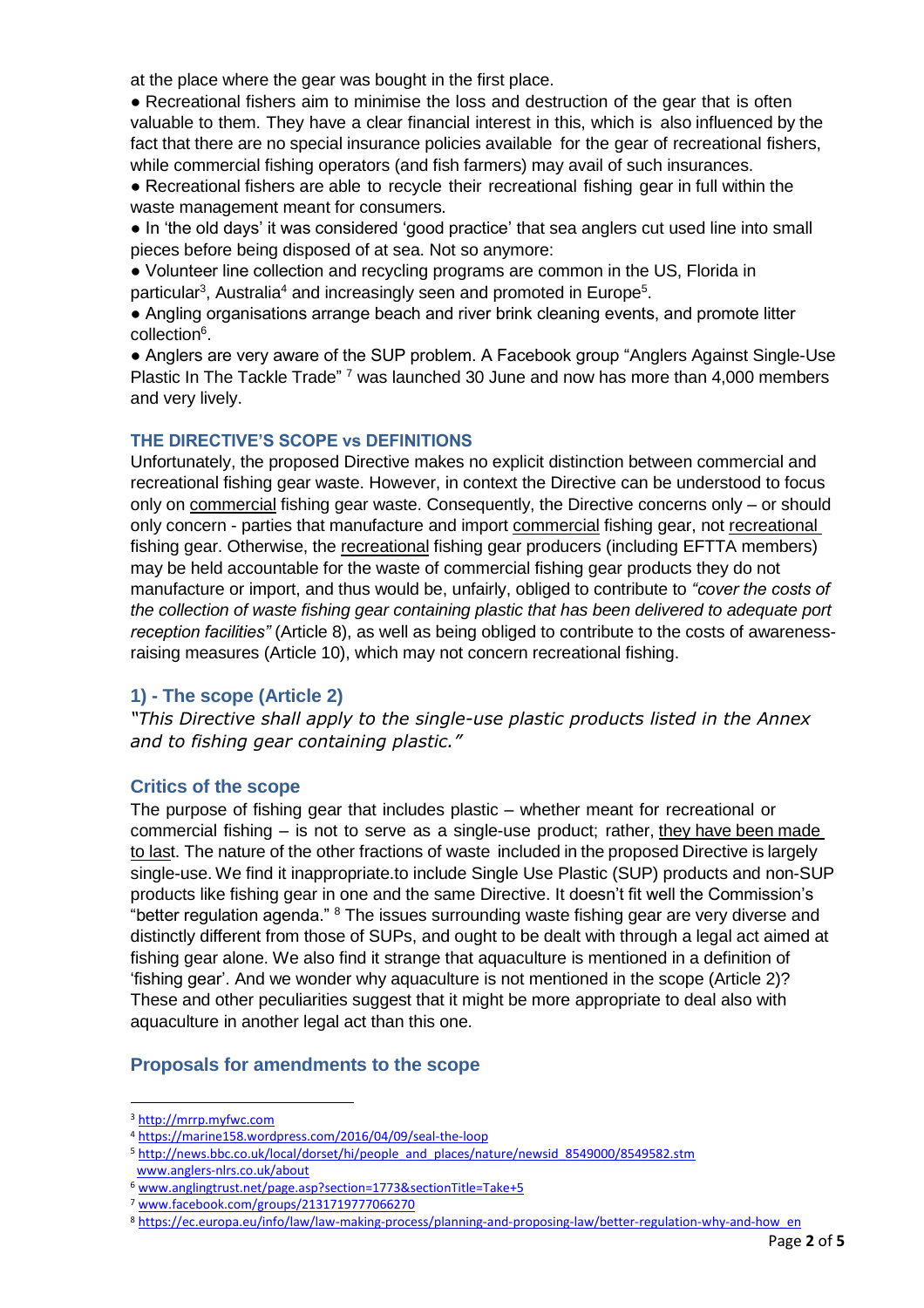**1a)** - Remove fishing gear from the scope, to be dealt with in a new directive - or alternatively: **1b)** - Insert the word 'some':

"This Directive shall apply to the single-use plastic products listed in the Annex and to some fishing gear containing plastic."; - or insert the word 'commercial':

**1c)** - "This Directive shall apply to the single-use plastic products listed in the Annex and to commercial fishing gear containing plastic."; - eventually extend with aquaculture installations: **1d) -** "This Directive shall apply to the single-use plastic products listed in the Annex and to aquaculture installations and commercial fishing gear containing plastic."

# **2) - The proposed definition of fishing gear - Article 3(3)**

Without the context, the scope of the proposed Directive (Article 2) would include all fishing gear with plastic content. However, the fishing gear definition brings some confusion as it is geographically limited to the sea ('marine biological resources), and extended strangely to include some aquaculture items, which may not exist while the installations (cages/net pens) are not included:

"*any item or piece of equipment that is used in fishing and aquaculture to target or capture marine biological resources or that is floating on the sea surface and is deployed with the objective of attracting and capturing such marine biological resources."* (Article 3(1)(3)).

## **Critics of the fishing gear definition**

● *'fishing gear'* seems to include recreational fishing gear, which would go against our interpretation of the proposed Directive when read in its entirety.

● *'fishing gear'* could be interpreted broadly by Member States when implementing the Directive to include not only fishing tackle but everything on a vessel, boat, kayak used for fishing, or even the boat itself, and any items or products on or in the immediate vicinity of the fisher that contain plastic, including specialized fishing clothes and tools.

● Geographical inconsistency: The definition concerns only fishing for "marine biological resources", while other definitions and provisions in the Directive concern the whole of the EU territory - the sea as well as the inland territory.

● Aquaculture installations, both at sea and inland, are not intended to target, attract or capture marine biological resources, but to hold and grow fish or other marine biological resources. Thus, aquaculture installations fall outside the *fishing gear* definition, which raises the question why aquaculture is mentioned in this *fishing gear* definition at all?

## **Proposals for amendments to the fishing gear definition**

**2a)** Remove all fishing gear and aquaculture from the scope of the Directive (to be moved to a new Directive), or alternatively:

**2b)** make it clear that the Directive only concerns fishing tackle in the narrowest sense; and **2c)** make it clear that fishing gear only concerns commercial fishing gear, not recreational fishing tackle and eventually not aquaculture installations; and

**2d)** replace the word 'marine' with 'aquatic'; and

**2e)** include a provision, which deals with aquaculture in its own right if not moved to another legal act

## **3) - The proposed definition of waste fishing gear (Article 3(4))**

According to the proposed definition *waste fishing gear* means:

*"any fishing gear covered by the definition of waste in Directive 2008/98/EC, including all separate components, substances or materials that were part of or attached to such fishing gear when it was discarded."*

## **Critics of the waste fishing gear definition**

Contrary to the fishing gear definition above this definition of waste fishing gear has no geographical limit and as such would apply to the entire area of the European Union. This inconsistency should be fixed. We have suggested one way of fixing above under the fishing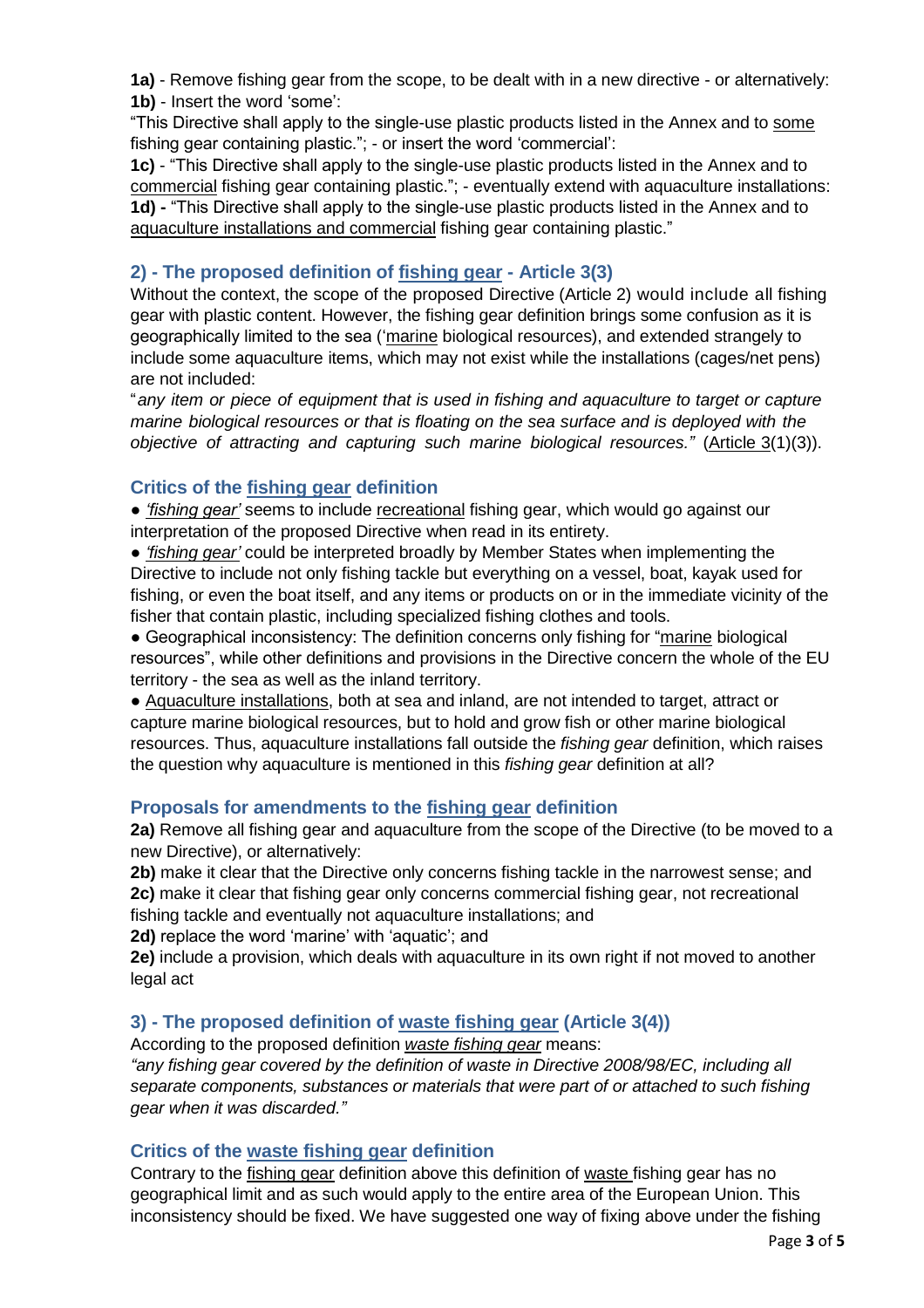gear definition (the change of the word 'marine' to 'aquatic').

#### **Proposals for amendments to the waste fishing gear definition**

**3a)** If the marine limitation from the fishing gear definition wants to be preserved then this waste fishing definition should or could be amended by insert of the word 'marine':

*"any marine fishing gear covered by the definition of waste in Directive 2008/98/EC, including all separate components, substances or materials that were part of or attached to such fishing gear when it was discarded.";* or:

**3b)** If the definition shall concern the whole of the EU territory then the fishing gear definition ought to be amended e.g. as suggested above under 2d.

#### **4) - The proposed definition of producer (Article 3(1))**

According to the proposed definition, "producer" means:

"*any natural or legal person that, irrespective of the selling technique used, including distance contracts within the meaning of Directive 2011/83/EU of the European Parliament and of the Council of 25 October 2011, places on the market single-use plastic products and fishing gear containing plastic except persons carrying out fishing activities as defined in Article 4(28) of Regulation (EC) No 1380/2013 of the European Parliament and of the Council."*

## **Critics of the proposed definition of producer, the producer responsibility and scope as applied to various operators**

According to the proposal, Member States must ensure that they establish extended producer responsibility schemes for fishing gear introduced to Union markets pursuant to the provisions of Directive 2008/98/EC. According to the proposal, the producers of fishing gear cover the costs of the collection of waste fishing gear containing plastic once the waste has been delivered to adequate port reception facilities in accordance with Union law on port reception facilities or to other equivalent collection systems that fall outside the scope of Union law on port reception facilities and its subsequent transport and treatment. According to the proposal, the producers must also cover the costs of the awarenessraising measures regarding fishing gear containing plastic (Article 8(3) and (4)).

● Without changes, the proposed extended producer responsibility will become unreasonable to EFTTA's members as they in general will be held financially responsible for the recycling of waste fishing gear used by commercial fishers. EFTTA members' target group is composed of consumers who engage in recreational fishing, who are able to recycle their recreational fishing gear in full within the waste management meant for consumers.

• The responsibility is not allocated on the right party if the costs for waste management of commercial fishing gear and awareness-raising measures are rolled on to the manufacturers of recreational fishing gear.

● Consumers – including recreational fishers - normally do not have access to the port reception facilities or other equivalent collection systems referred to in the proposed Directive, which are located in the seaports used by commercial fishing operators. Said reception facilities are not meant for the use of consumers, nor do such ports necessarily even exist in water bodies used for recreational fishing.

• The division of costs among operators would require, among other things, their registration, new legislation and the determination of a basis for the cost allocation.

# **Proposals concerning the proposed definition of producer, the producer responsibility and scope as applied to various operators**

The definition of *producer* should be narrowed down so as to cover solely the manufacturers of fishing gear meant for the use of commercial fishing operations, leaving the manufacturers of